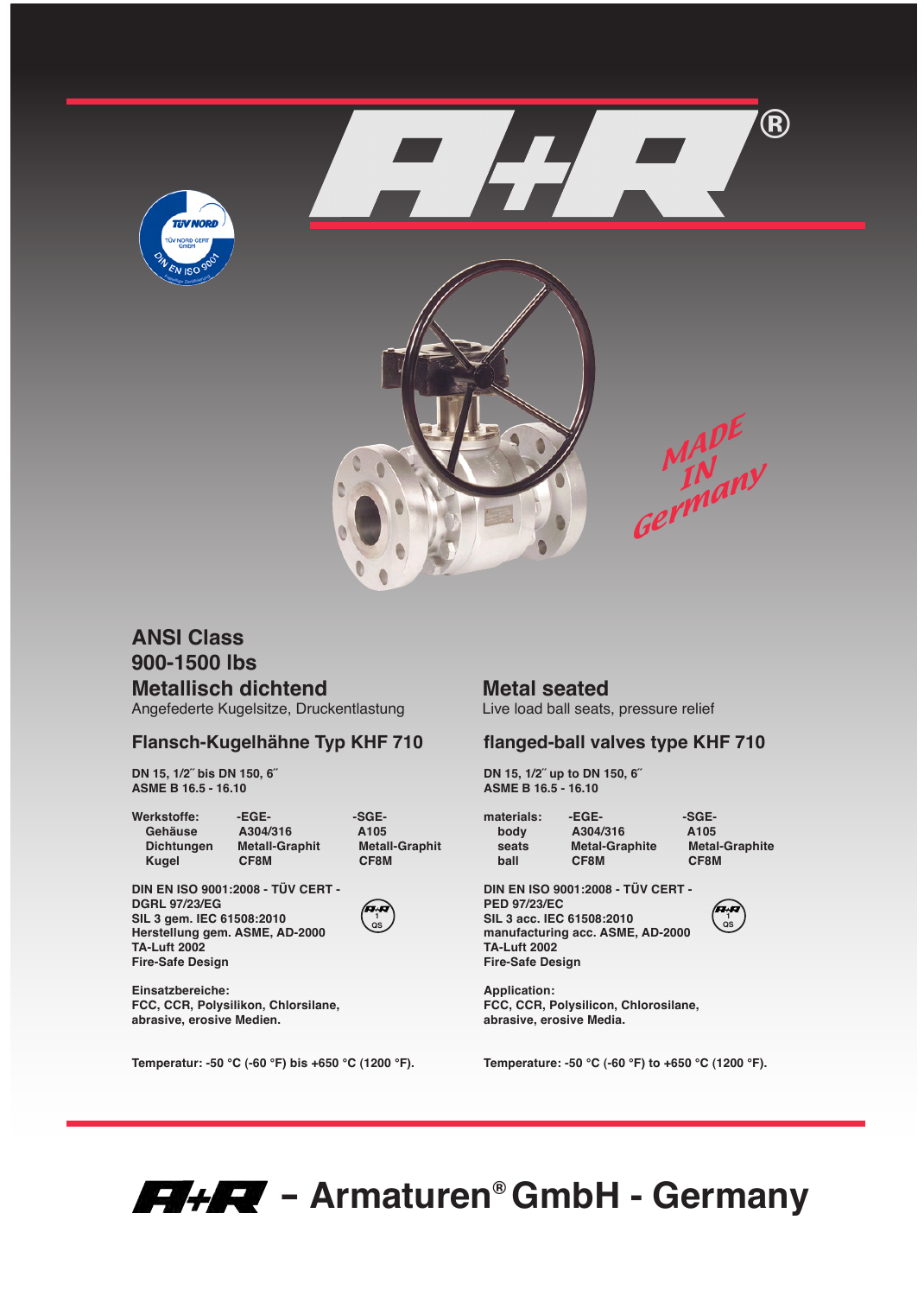**ANSI Class 900-1500 lbs, metallisch dichtend / metal seats DGRL 97/23/EG / PED 97/23/EC SIL 3 IEC 61508:2010, TA-Luft 2002 Fire-Safe Design**



**Antriebsaufbau nach DIN ISO 5211 actuator attachment acc. to DIN ISO 5211**





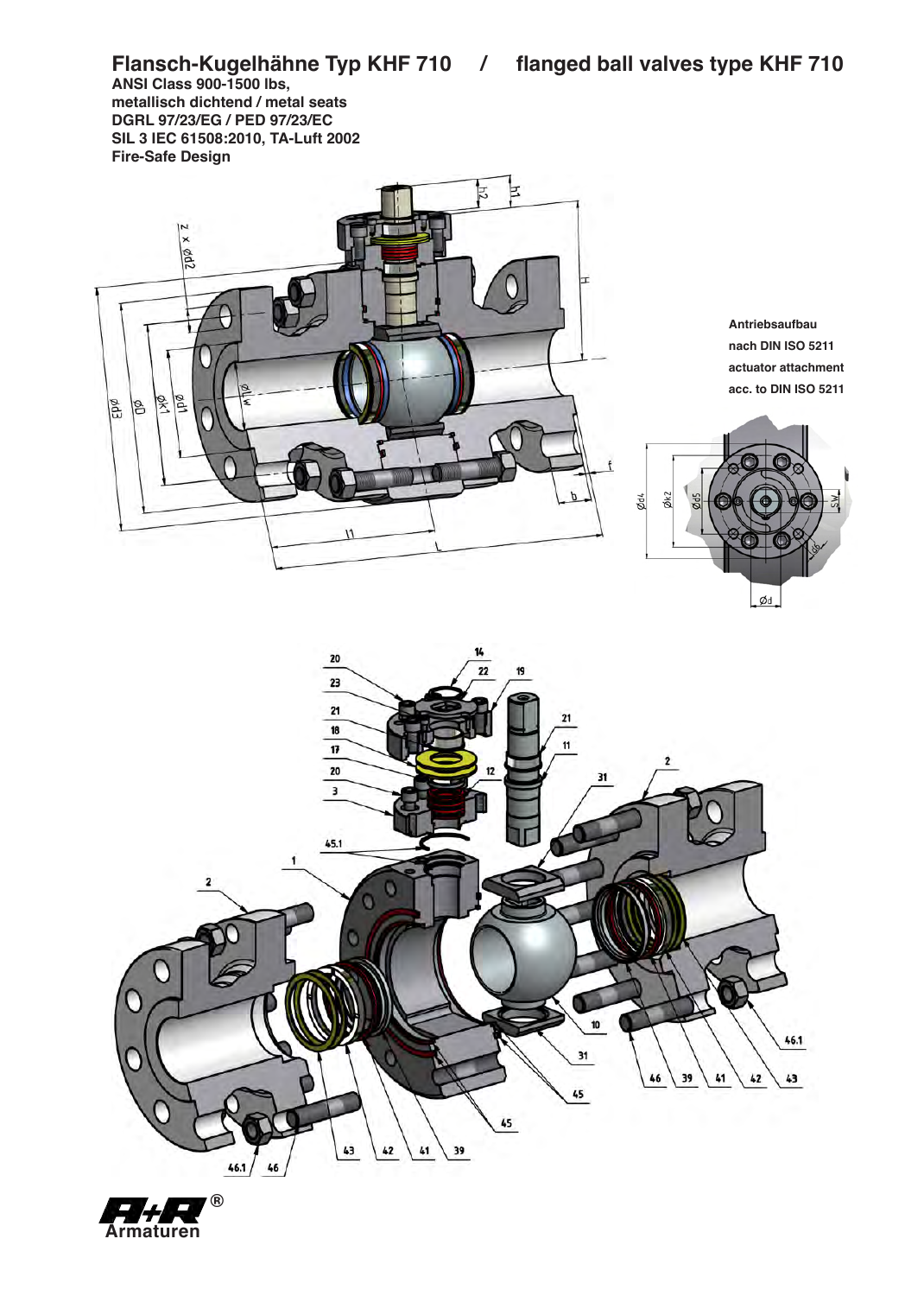| <b>Class</b> | <b>Size</b>        | ØLw           |                      | 11                   | ØD                  | Øk1                 | Ød1                  | b            |              | Ød <sub>2</sub> | z              |
|--------------|--------------------|---------------|----------------------|----------------------|---------------------|---------------------|----------------------|--------------|--------------|-----------------|----------------|
|              | $1/2$ "            | 15,0          | 215,9                | 108,0                | 120,7               | 82,6                | 35,1                 | 22,4         |              |                 |                |
|              |                    | $(0,59)$ in)  | $(8,50)$ in)         | $(4,25$ in)          | $(4,75 \text{ in})$ | $(3,25$ in)         | $(1,38)$ in)         | $(0,88)$ in) |              | 22,4            |                |
|              | 3/4"               | 20,0          | 228,6                | 114,3                | 130,0               | 88,9                | 42,9                 | 25,4         |              | $(0,88)$ in)    |                |
|              |                    | $(0,79)$ in)  | (9,00 in)            | $(4,50)$ in)         | $(5, 12$ in)        | $(3,50)$ in)        | $(1,69)$ in)         | (1,00 in)    |              |                 | $\overline{4}$ |
|              | 1''                | 25,0          | 254,0                | 127,0                | 149,4               | 101,6               | 50,8                 | 28,4         |              | 25,4            |                |
| 900          |                    | $(0,98)$ in)  | (10,00 in)           | (5,00 in)            | $(5,88)$ in)        | (4,00 in)           | (2,00 in)            | $(1, 12$ in) |              | (1,00 in)       |                |
| 1500         | $11/2$ "           | 40,0          | 304,8                | 152,4                | 177,8               | 124,0               | 73,2                 | 31,8         |              | 28,4            |                |
|              |                    | $(1,57$ in)   | $(12,00 \text{ in})$ | (6,00 in)            | (7,00 in)           | $(4,88$ in)         | $(2,88)$ in)         | $(1,25$ in)  |              | $(1, 12$ in)    |                |
|              | $2^{r}$            | 50,0          | 368,3                | 184,2                | 215,9               | 165,1               | 91,9                 | 38,1         |              | 25,4            |                |
|              |                    | $(1,97$ in)   | $(14,50 \text{ in})$ | $(7.25$ in)          | $(8,50)$ in)        | $(6,50)$ in)        | $(3,62 \text{ in})$  | $(1,50)$ in) |              | (1,00 in)       |                |
|              | 21/2"              | 65,0          | 419,1                | 209,6                | 244,3               | 190,5               | 104,6                | 41,1         |              | 28,4            |                |
|              |                    | $(2,56)$ in)  | $(16, 50)$ in)       | $(8,25)$ in)         | $(9,62 \text{ in})$ | $(7,50)$ in)        | $(4, 12 \text{ in})$ | $(1,62$ in)  | 6,4          | $(1, 12$ in)    |                |
| 900          | 3''                | 80,0          | 381,0                | 190,5                | 241,3               | 190,5               | 127,0                | 38,1         | $(0,25)$ in) | 25,4            |                |
|              |                    | $(3, 15)$ in) | $(15,00 \text{ in})$ | $(7,50$ in)          | $(9,50)$ in)        | $(7,50 \text{ in})$ | (5,00 in)            | $(1,50)$ in) |              | (1,00 in)       | 8              |
| 1500         | $3^{\prime\prime}$ | 80,0          | 469,9                | 235,0                | 266,7               | 203,2               | 127,0                | 47,8         |              | 31,8            |                |
|              |                    | $(3, 15)$ in) | $(18,50)$ in)        | $(9,25)$ in)         | $(10, 50$ in)       | (8,00 in)           | (5,00 in)            | $(1,88$ in)  |              | $(1,25$ in)     |                |
| 900          | 4 <sup>''</sup>    | 100,0         | 457,2                | 228,6                | 292,1               | 235,0               | 157,2                | 44,5         |              | 31,8            |                |
|              |                    | $(3,94)$ in)  | $(18,00 \text{ in})$ | (9,00 in)            | $(11,50$ in)        | $(9,25)$ in         | $(6, 19)$ in)        | $(1,75)$ in) |              | $(1,25$ in)     |                |
| 1500         | $4^{\prime\prime}$ | 100,0         | 546,1                | 273,1                | 311,2               | 241,3               | 157,2                | 53,8         |              | 35,1            |                |
|              |                    | $(3,94)$ in)  | $(21,50)$ in)        | $(10, 75)$ in)       | $(12, 25)$ in)      | $(9,50)$ in)        | $(6, 19)$ in)        | $(2, 12$ in) |              | $(1,38$ in)     |                |
| 900          | 6 <sup>''</sup>    | 150,0         | 609,6                | 304,8                | 381,0               | 317,5               | 215,9                | 55,6         |              | 31,8            |                |
|              |                    | $(5, 91$ in)  | $(24,00 \text{ in})$ | $(12,00 \text{ in})$ | (15,00 in)          | $(12,50)$ in)       | $(8,50)$ in)         | $(2, 19)$ in |              | $(1,25$ in)     | 12             |
|              | $6^{\prime\prime}$ | 150,0         | 704,9                | 352,4                | 393,7               | 317,5               | 215,9                | 82,6         |              | 38,1            |                |
| 1500         |                    | $(5, 91$ in)  | $(27, 75)$ in)       | $(13,88 \text{ in})$ | $(15,50)$ in)       | (12,50 in)          | $(8,50)$ in)         | $(3,25)$ in) |              | $(1,50$ in)     |                |

| <b>Class</b> | <b>Size</b>        | н                     | h1                   | h2                   | Ød                   | <b>SW</b>            | Øk <sub>2</sub>              | d <sub>6</sub> | Ød5                   | Ød4                   | Ød3                           | <b>Weight Kg</b> | <b>ISO 5211</b> |       |       |  |
|--------------|--------------------|-----------------------|----------------------|----------------------|----------------------|----------------------|------------------------------|----------------|-----------------------|-----------------------|-------------------------------|------------------|-----------------|-------|-------|--|
|              | $1/2$ "            |                       |                      | 20,0<br>$(0,79)$ in) | 25,0<br>$(0,98)$ in) | 19,3<br>$(0,76)$ in) | 102,0<br>$(4,02 \text{ in})$ | M10            | 70,0<br>$(2,76)$ in)  | 120,0<br>$(4, 72$ in) | 185<br>$(7,28)$ in)           | 25,5             | F <sub>10</sub> |       |       |  |
|              | $3/4$ "            | 134,0                 | 23,0                 |                      |                      |                      |                              |                |                       |                       |                               | 27,0             |                 |       |       |  |
| 900          | 1 <sup>''</sup>    | $(5,28)$ in)          | $(0,91$ in)          |                      |                      |                      |                              |                |                       |                       |                               | 29,5             |                 |       |       |  |
| 1500         | $11/2$ "           |                       |                      |                      |                      |                      |                              |                |                       |                       |                               | 45,5             |                 |       |       |  |
|              | $2^{n}$            | 180,0<br>$(7,09$ in)  | 29,0                 | 25,0                 | 35,0<br>$(1,38)$ in) | 25,5<br>(1,00 in)    | 125,0<br>$(4,92 \text{ in})$ | M12            | 85,0<br>$(3,35)$ in)  | 160,0<br>$(6,30)$ in) | 250.0<br>$(9, 84 \text{ in})$ | 97               | F <sub>12</sub> |       |       |  |
|              | 21/2"              | 188,5<br>$(7, 42$ in) | $(1, 14 \text{ in})$ | $(0,98)$ in)         |                      |                      |                              |                |                       |                       |                               | 118,5            |                 |       |       |  |
| 900          | 3 <sup>''</sup>    | 221.5                 | 47,0                 | 42,0                 | 45,0                 | 35,0                 | 140,0                        | M16            | 100,0                 | 175,0<br>$(6,89)$ in) | 330,0<br>$(13,00 \text{ in})$ | 158,0            | F14             |       |       |  |
| 1500         | $3^{\prime\prime}$ | $(8,72 \text{ in})$   | $(1, 85)$ in)        | $(1,65)$ in)         | $(1,77 \text{ in})$  | $(1,38)$ in)         | $(5, 51)$ in)                |                | $(3,94)$ in)          |                       |                               | 194,5            |                 |       |       |  |
| 900          | $4^{\prime\prime}$ | 234,5                 | 47,0                 | 42,0                 | 45,0                 | 35,0                 | 140,0                        |                | 100,0<br>$(3,94)$ in) | 175,0<br>$(6,89)$ in) | 355,0<br>$(13,98)$ in)        | 220,0            |                 |       |       |  |
| 1500         | $4^{\prime\prime}$ | $(9,23 \text{ in})$   | $(1, 85)$ in)        | $(1,65 \infty)$      | $(1,77 \text{ in})$  | $(1,38)$ in)         | $(5,51)$ in)                 | M16            |                       |                       |                               | 253,5            |                 |       |       |  |
| 900          | 6''                | 315,5                 |                      |                      |                      | 58,0                 | 50,0                         | 75,0           | 55,0                  | 165,0                 |                               | 130,0            | 220,0           | 490,0 | 533,0 |  |
| 1500         | 6''                | $(12, 42)$ in)        | $(2, 28)$ in)        | $(1,97$ in)          | $(2,95)$ in)         | $(2, 17$ in)         | $(6,50)$ in)                 | M20            | $(5, 12$ in)          | $(8,66)$ in)          | $(19,29)$ in)                 | 604,5            | F <sub>16</sub> |       |       |  |

|                           | <b>KHF 710</b>                 |                           | EGE                  | <b>SGE</b>          |  |
|---------------------------|--------------------------------|---------------------------|----------------------|---------------------|--|
| 46.1                      | Mutter                         | Nut                       | A4/316               | A <sub>2</sub> /304 |  |
| 46                        | Stiftschraube                  | Stud bolt                 | A4-70/316            | A2-70/304           |  |
| 45.1                      | Oberteil Dichtung <sup>1</sup> | Top seal <sup>1</sup>     | Graphite             | Graphite            |  |
| 45                        | Gehäusedichtring <sup>1</sup>  | Body seal <sup>1</sup>    | Graphite             | Graphite            |  |
| 43                        | Tellerfeder                    | Cup spring                | Inconel 718          | Inconel 718         |  |
| 42                        | Druckring                      | Thrust ring               | 1.4404/316L          | 1.4401/316L         |  |
| 41                        | Dichtring <sup>1</sup>         | Seat ring <sup>1</sup>    | Graphite             | Graphite            |  |
| 39                        | Kugeldichtring <sup>1</sup>    | Ball seat <sup>1</sup>    | 1.4404/316L          | 1.4404/316L         |  |
| 31                        | Lager <sup>2</sup>             | Bearing <sup>2</sup>      | 1.4401/316           | 1.4401/316          |  |
| 23                        | Anschlag                       | Limit stop                | 1.4301/304           | 1.4301/304          |  |
| 22                        | Anschlagscheibe                | Stop disc                 | 1.4301/304           | 1.4301/304          |  |
| 21                        | Lagerbuchse <sup>2</sup>       | Bearing bush <sup>2</sup> | 1.4401/316           | 1.4401/316          |  |
| 20                        | Zylinderschraube               | Hex.-socket screw         | A2-70/304            | A2-70/304           |  |
| 19                        | Deckel                         | Cover                     | 1.4401/316           | 1.0460/A105         |  |
| 18                        | Tellerfeder                    | Cup spring                | 1.4310/301/1.4568    | 1.4310/301/1.4568   |  |
| 17                        | Druckring                      | Ring                      | 1.4401/316           | 1.4401/316          |  |
| 14                        | Sicherungsring                 | Safety ring               | 1.4310/301           | 1.4310/301          |  |
| 12                        | Dichtring <sup>1</sup>         | Stem seal <sup>1</sup>    | Graphite             | Graphite            |  |
| 11                        | Schaltwelle                    | Stem                      | 1.4462/S31803        | 1.4462/S 31803      |  |
| 10                        | Kugel <sup>2</sup>             | Ball <sup>2</sup>         | 1.4408/ CF8M         | 1.4408/ CF8M        |  |
| 3                         | Gehäuseoberteil                | Bonnet                    | 1.4401/316           | 1.0460/A105         |  |
| $\overline{2}$            | Seitenteil                     | Side cap                  | 1.4401/316           | 1.0460/A105         |  |
| 1                         | Gehäuse                        | Body                      | 1.4401/316           | 1.0460/A105         |  |
| Pos/<br>Benennung<br>item |                                | Denomination              | Werkstoff / material |                     |  |

1 - Empfohlene Ersatzteile / recommended spare parts 2 - hartbeschichtet / hard coated